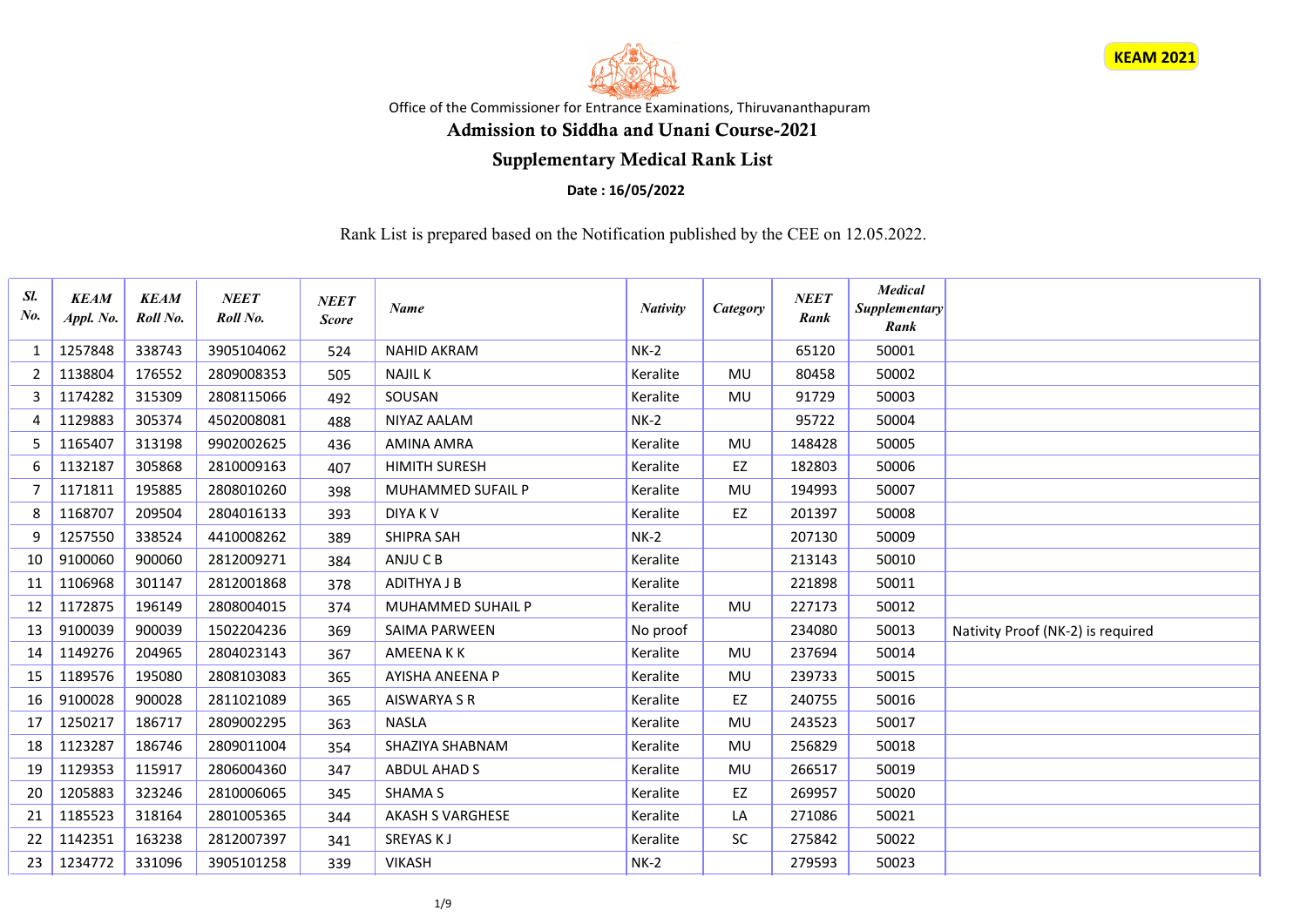| Sl.<br>$N_{0}$ . | <b>KEAM</b><br>Appl. No. | <b>KEAM</b><br>Roll No. | <b>NEET</b><br>Roll No. | <b>NEET</b><br><b>Score</b> | <b>Name</b>              | <b>Nativity</b> | Category | <b>NEET</b><br>Rank | <b>Medical</b><br>Supplementary<br>Rank |                                   |
|------------------|--------------------------|-------------------------|-------------------------|-----------------------------|--------------------------|-----------------|----------|---------------------|-----------------------------------------|-----------------------------------|
| 24               | 9100035                  | 900035                  | 2806006348              | 335                         | AISWARYA R               | Keralite        | VK       | 286104              | 50024                                   |                                   |
| 25               | 1112837                  | 163819                  | 2812025003              | 329                         | SONA S JOSEPH            | Keralite        |          | 295586              | 50025                                   |                                   |
| 26               | 1159111                  | 177721                  | 2809024229              | 328                         | <b>NITHYAK</b>           | Keralite        | EZ       | 296729              | 50026                                   |                                   |
| 27               | 1215813                  | 165401                  | 2812002469              | 328                         | <b>NAVYA NANDAN</b>      | Keralite        | EZ       | 297529              | 50027                                   |                                   |
| 28               | 1237712                  | 134711                  | 2801004341              | 327                         | <b>AYISHA SUHAIL</b>     | Keralite        | MU       | 298973              | 50028                                   |                                   |
| 29               | 1212741                  | 113676                  | 2811004037              | 324                         | <b>GAYATHRIP</b>         | Keralite        |          | 304106              | 50029                                   |                                   |
| 30               | 1157575                  | 143892                  | 2807007374              | 322                         | <b>KRISHNA PRIYA T D</b> | Keralite        |          | 306209              | 50030                                   |                                   |
| 31               | 1101801                  | 181973                  | 2809014157              | 322                         | NABILA MANAF THONIKKARA  | Keralite        | MU       | 306510              | 50031                                   |                                   |
| 32               | 1132704                  | 305968                  | 2806025388              | 317                         | NEERAJA A                | Keralite        |          | 314961              | 50032                                   |                                   |
| 33               | 1191014                  | 319574                  | 2803011265              | 313                         | AAMIRA AKTHAR            | Keralite        | MU       | 321529              | 50033                                   |                                   |
| 34               | 1109462                  | 147590                  | 2802006253              | 312                         | DEVIKA SUNILKUMAR        | Keralite        | EW       | 323907              | 50034                                   |                                   |
| 35               | 1148856                  | 197576                  | 2808107138              | 309                         | ASWANI SURESH K          | Keralite        |          | 329085              | 50035                                   |                                   |
| 36               | 1195559                  | 203470                  | 2804011211              | 306                         | SREELAKSHMI ANIL         | Keralite        | EZ       | 333780              | 50036                                   |                                   |
| 37               | 1175719                  | 121723                  | 2806002237              | 303                         | <b>SALMAN N</b>          | Keralite        | MU       | 339938              | 50037                                   |                                   |
| 38               | 1214006                  | 207924                  | 2804026009              | 302                         | <b>AFNIDA M</b>          | Keralite        | MU       | 341151              | 50038                                   |                                   |
| 39               | 1187905                  | 318791                  | 2806031068              | 302                         | <b>KEERTHY L</b>         | Keralite        | EZ       | 341684              | 50039                                   |                                   |
| 40               | 1136321                  | 306703                  | 4403013108              | 300                         | <b>DHRUV MISHRA</b>      | $NK-2$          |          | 344740              | 50040                                   |                                   |
| 41               | 1110203                  | 122734                  | 2806029169              | 299                         | JERISA SARA PRIJI        | Keralite        |          | 346681              | 50041                                   |                                   |
| 42               | 1130610                  | 211126                  | 2805008122              | 297                         | <b>HARIPRIYA M</b>       | Keralite        | EW       | 350111              | 50042                                   |                                   |
| 43               | 1232571                  | 330428                  | 2803009023              | 295                         | AMJADHA ELYAS            | Keralite        | MU       | 353412              | 50043                                   |                                   |
| 44               | 1207426                  | 170337                  | 2810009169              | 293                         | AFRIN A HAKKIM           | Keralite        | MU       | 356894              | 50044                                   |                                   |
| 45               | 1157822                  | 210389                  | 2804002478              | 287                         | AKSHAYA M V              | Keralite        | EZ       | 368198              | 50045                                   |                                   |
| 46               | 1111669                  | 129628                  | 2807009251              | 287                         | RUKSA MARIYA NELSON      | Keralite        | LA       | 369023              | 50046                                   |                                   |
| 47               | 1120596                  | 116799                  | 2806003590              | 287                         | ANAGHA G                 | Keralite        |          | 369101              | 50047                                   |                                   |
| 48               | 1217728                  | 187222                  | 2809001169              | 280                         | <b>RINSIYA</b>           | Keralite        | MU       | 382105              | 50048                                   |                                   |
| 49               | 1215137                  | 171584                  | 2810004381              | 279                         | <b>HUSNA NAZAR</b>       | Keralite        | MU       | 383590              | 50049                                   |                                   |
| 50               | 1212303                  | 324982                  | 2808018110              | 277                         | REHNA MUHAMMED P V       | Keralite        | MU       | 387831              | 50050                                   |                                   |
|                  | $51 \mid 1115291$        | 202933                  | 2804010009              | 270                         | <b>SRENI A P K</b>       | Keralite        |          | 401722              | 50051                                   |                                   |
| 52               | 9100046                  | 900046                  | 4402028687              | 268                         | KM QUAZI ASMAT PARVEEN   | No proof        |          | 405161              | 50052                                   | Nativity Proof (NK-2) is required |
| 53               | 1134994                  | 112697                  | 2811015357              | 267                         | <b>ASWATHY KRISHNA</b>   | Keralite        | SC.      | 406179              | 50053                                   |                                   |
| 54               | 1181365                  | 110308                  | 2811031210              | 261                         | <b>KRISHNA ROY</b>       | Keralite        | EZ       | 419341              | 50054                                   |                                   |
| 55               | 1128099                  | 120068                  | 2806022246              | 260                         | <b>GOURI LEKSHMI G S</b> | Keralite        |          | 421790              | 50055                                   |                                   |
| 56               | 1138689                  | 307249                  | 2811006495              | 256                         | <b>VAISHNAVI S</b>       | Keralite        | EW       | 429986              | 50056                                   |                                   |
| 57               | 1224331                  | 328246                  | 2001214383              | 255                         | MD SAJJAD KHAN           | $NK-2$          |          | 430677              | 50057                                   |                                   |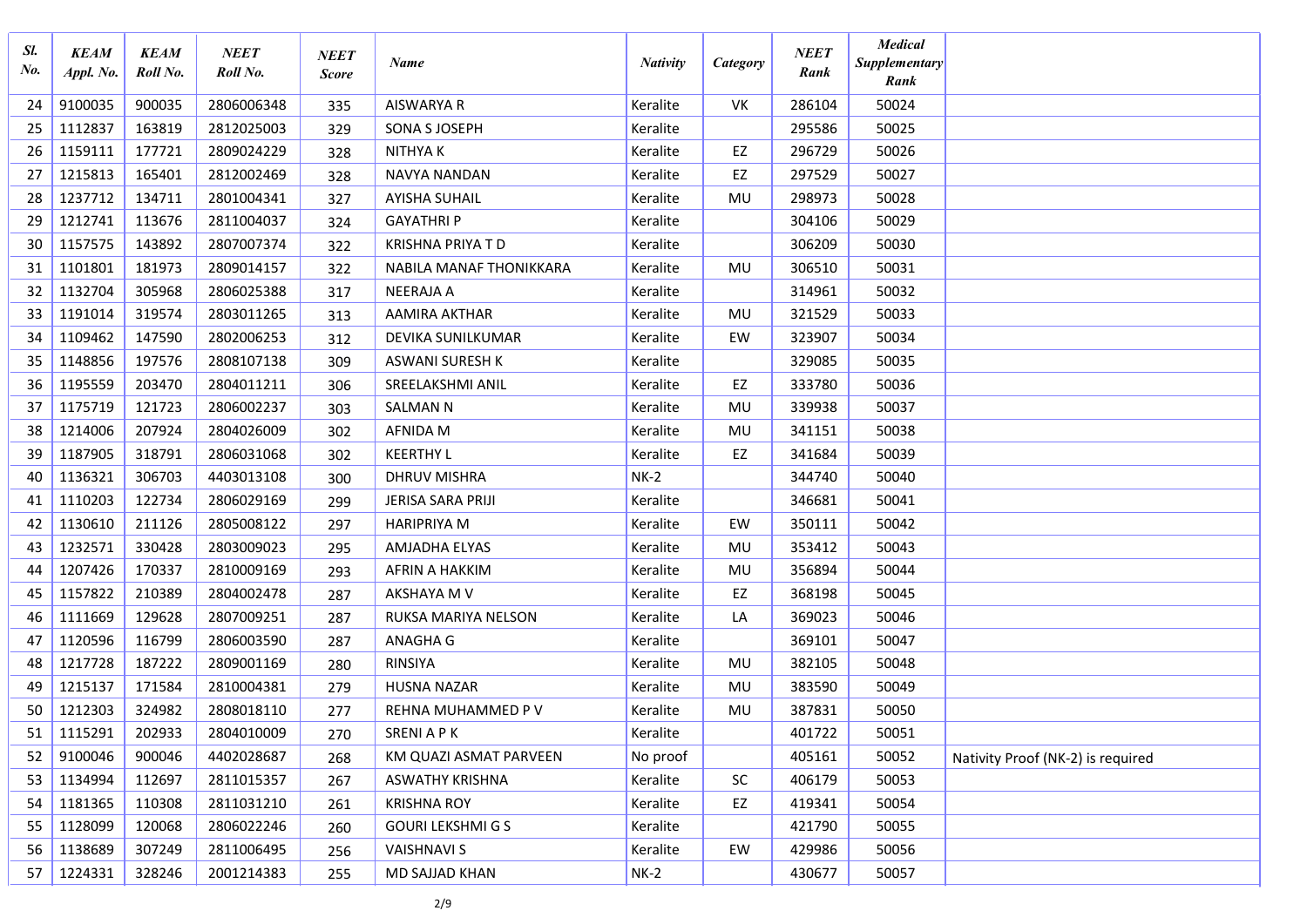| Sl.<br>No. | <b>KEAM</b><br>Appl. No. | <b>KEAM</b><br>Roll No. | <b>NEET</b><br>Roll No. | <b>NEET</b><br><b>Score</b> | Name                       | <b>Nativity</b> | Category  | <b>NEET</b><br>Rank | <b>Medical</b><br><b>Supplementary</b><br>Rank |                                   |
|------------|--------------------------|-------------------------|-------------------------|-----------------------------|----------------------------|-----------------|-----------|---------------------|------------------------------------------------|-----------------------------------|
| 58         | 1232293                  | 330364                  | 2804024094              | 254                         | AJU SUNNY                  | Keralite        |           | 432487              | 50058                                          |                                   |
| 59         | 9100018                  | 900018                  | 2811015194              | 253                         | <b>SIMI S NAIR</b>         | Keralite        |           | 435542              | 50059                                          |                                   |
| 60         | 1254915                  | 337067                  | 2811012346              | 247                         | SISIRA S                   | Keralite        |           | 448401              | 50060                                          |                                   |
| 61         | 1177142                  | 316005                  | 2813001013              | 243                         | <b>BIBINA BINOY</b>        | Keralite        | EW        | 455641              | 50061                                          |                                   |
| 62         | 1170131                  | 314308                  | 2807019193              | 242                         | <b>ELIZABETH JOHNS</b>     | Keralite        |           | 458534              | 50062                                          |                                   |
| 63         | 1110199                  | 179274                  | 2809014355              | 238                         | ABHINAND M                 | Keralite        |           | 467826              | 50063                                          |                                   |
| 64         | 1156447                  | 311180                  | 2801026148              | 237                         | <b>NAYANA M</b>            | Keralite        |           | 470092              | 50064                                          |                                   |
| 65         | 1237969                  | 177413                  | 2809018027              | 235                         | RISLA NISHANA V            | Keralite        | MU        | 473496              | 50065                                          |                                   |
| 66         | 1169024                  | 314025                  | 2811002369              | 234                         | APARNNA KRISHNAN B R       | Keralite        |           | 475835              | 50066                                          |                                   |
| 67         | 1183790                  | 196212                  | 2808001148              | 234                         | SANDRA PRABHAKAR M         | Keralite        | VK        | 476275              | 50067                                          |                                   |
| 68         | 1104000                  | 207846                  | 2804019239              | 234                         | <b>FIYONA BABU</b>         | Keralite        | EZ        | 476823              | 50068                                          |                                   |
| 69         | 1235441                  | 149603                  | 2803016127              | 232                         | OLIN TJ                    | Keralite        |           | 481235              | 50069                                          |                                   |
| 70         | 1115132                  | 124925                  | 2806011356              | 229                         | <b>ALFIYA S</b>            | Keralite        | MU        | 487289              | 50070                                          |                                   |
| 71         | 1217649                  | 326359                  | 2804006317              | 229                         | LIYANA JAFER M P           | Keralite        | MU        | 488054              | 50071                                          |                                   |
| 72         | 1192197                  | 177603                  | 2809009020              | 228                         | HIBA NASHATH O             | Keralite        | MU        | 491117              | 50072                                          |                                   |
| 73         | 1216383                  | 124668                  | 2806002163              | 225                         | <b>MUHSINAS</b>            | Keralite        | MU        | 496718              | 50073                                          |                                   |
| 74         | 1147587                  | 113685                  | 2811003054              | 224                         | <b>HRUDIA R NAIR</b>       | Keralite        |           | 499988              | 50074                                          |                                   |
| 75         | 1258018                  | 338868                  | 2001109219              | 223                         | <b>AANYA VATS</b>          | $NK-2$          |           | 501755              | 50075                                          |                                   |
| 76         | 1132989                  | 201165                  | 2808014285              | 222                         | <b>HRIDYA SURESH</b>       | Keralite        | EZ        | 504525              | 50076                                          |                                   |
| 77         | 1213454                  | 107435                  | 2811031091              | 221                         | SOURAV S KRISHNA           | Keralite        | <b>SC</b> | 505198              | 50077                                          |                                   |
| 78         | 1105748                  | 174577                  | 2810008081              | 220                         | ADRI MENON M               | Keralite        |           | 509600              | 50078                                          |                                   |
| 79         | 1112236                  | 169120                  | 2810016012              | 220                         | <b>ROSHIN KRISHNA</b>      | Keralite        | <b>SC</b> | 509837              | 50079                                          |                                   |
| 80         | 1166937                  | 110439                  | 2811014338              | 218                         | ALNA BABU PAUL             | Keralite        | LA        | 514314              | 50080                                          |                                   |
| 81         | 1211636                  | 103107                  | 2811001259              | 217                         | <b>SWAROOP S KUMAR</b>     | Keralite        | EZ        | 517021              | 50081                                          |                                   |
| 82         | 9100025                  | 900025                  | 1502314135              | 216                         | <b>SANA ANJUM</b>          | No proof        |           | 517573              | 50082                                          | Nativity Proof (NK-2) is required |
| 83         | 1164643                  | 142998                  | 2807020079              | 214                         | <b>AMINATN</b>             | Keralite        | MU        | 524708              | 50083                                          |                                   |
| 84         | 9100026                  | 900026                  | 2702102600              | 213                         | SHAHEERA K M               | No proof        |           | 526224              | 50084                                          | Nativity Proof (NK-2) is required |
| 85         | 1109770                  | 132592                  | 2801007255              | 212                         | <b>EVANS CHACKO MATHEW</b> | Keralite        |           | 529252              | 50085                                          |                                   |
| 86         | 9100041                  | 900041                  | 3110115148              | 211                         | SHAIKH UMME HAANI SHAMIM   | $NK-2$          |           | 529741              | 50086                                          |                                   |
| 87         | 1132735                  | 305976                  | 1503010108              | 211                         | ASHUTOSH KUMAR             | $NK-2$          |           | 530464              | 50087                                          |                                   |
| 88         | 1217218                  | 126099                  | 2801020003              | 209                         | SIDHARTHLAL                | Keralite        | VK        | 535497              | 50088                                          |                                   |
| 89         | 1242271                  | 172847                  | 2810001261              | 208                         | AISWARYA A                 | Keralite        | EZ        | 538690              | 50089                                          |                                   |
| 90         | 9100042                  | 900042                  | 2707008181              | 206                         | ARMAN MUHAMMED             | No proof        |           | 542865              | 50090                                          | Nativity Proof (NK-2) is required |
| 91         | 1179464                  | 316590                  | 2811014210              | 206                         | ASWATHY SREEKUMAR          | Keralite        |           | 543150              | 50091                                          |                                   |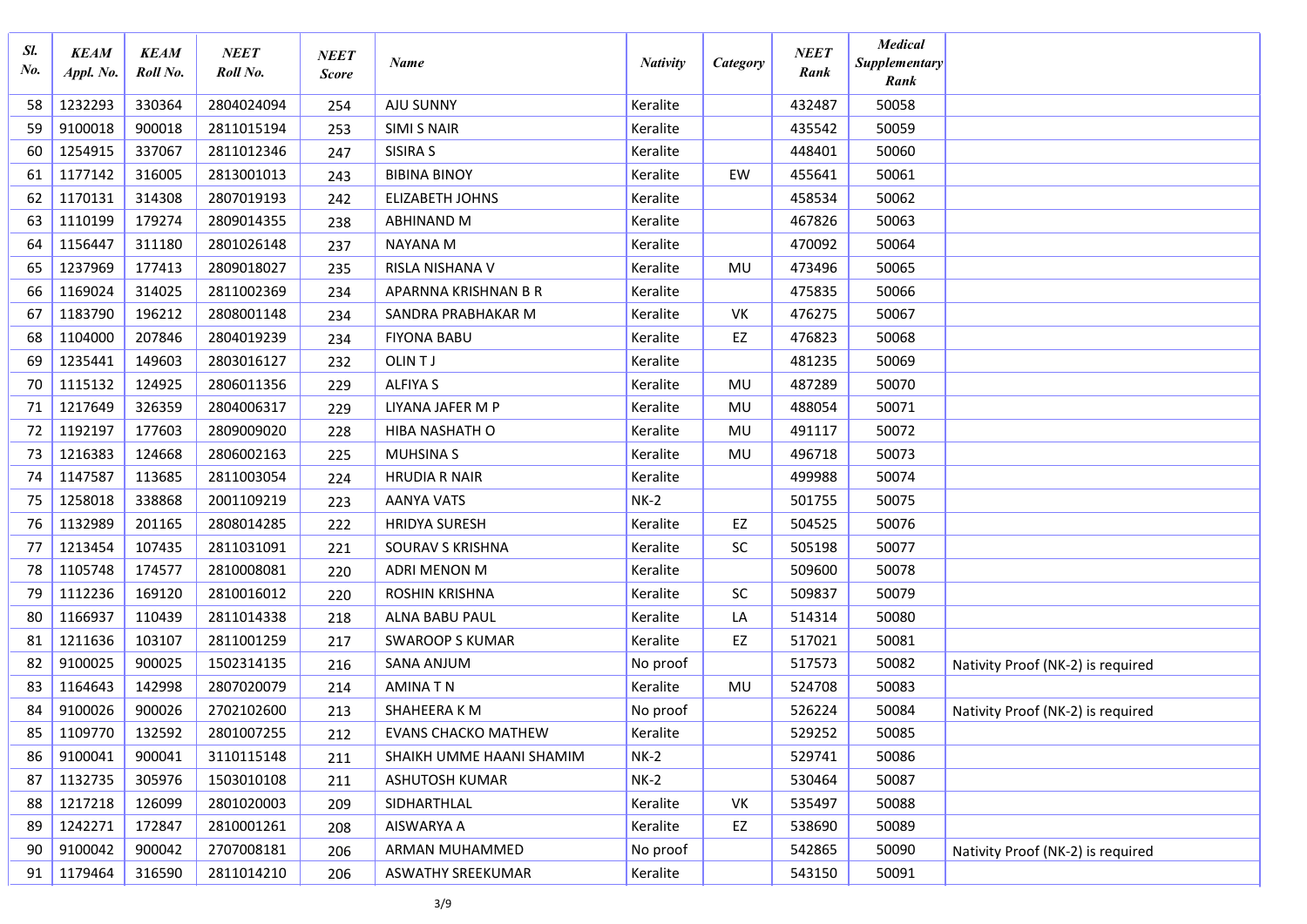| Sl.<br>$N_{0}$ | <b>KEAM</b><br>Appl. No. | <b>KEAM</b><br>Roll No. | <b>NEET</b><br>Roll No. | <b>NEET</b><br><b>Score</b> | Name                      | <b>Nativity</b> | Category  | <b>NEET</b><br>Rank | <b>Medical</b><br>Supplementary<br>Rank |                                       |
|----------------|--------------------------|-------------------------|-------------------------|-----------------------------|---------------------------|-----------------|-----------|---------------------|-----------------------------------------|---------------------------------------|
| 92             | 1117829                  | 303131                  | 2001205027              | 205                         | <b>ARYA SABU</b>          | Keralite        |           | 547492              | 50092                                   |                                       |
| 93             | 1199220                  | 321604                  | 2801009092              | 204                         | MALAVIKA V S              | Keralite        |           | 548350              | 50093                                   |                                       |
| 94             | 1167461                  | 159541                  | 2812013257              | 204                         | VISMAYA C C               | Keralite        |           | 548572              | 50094                                   |                                       |
| 95             | 1148330                  | 309410                  | 2808021089              | 203                         | <b>APARNA A S</b>         | Keralite        | BH-EC     | 551700              | 50095                                   |                                       |
| 96             | 1222029                  | 327617                  | 2810001229              | 202                         | <b>MUHSINAKS</b>          | Keralite        | MU        | 553552              | 50096                                   |                                       |
| 97             | 1234226                  | 156903                  | 2803022061              | 202                         | <b>SWETHA S SANKER</b>    | Keralite        | <b>SC</b> | 554209              | 50097                                   |                                       |
| 98             | 1243056                  | 333713                  | 2807025074              | 200                         | ANJUMOL C S               | Keralite        |           | 558091              | 50098                                   |                                       |
| 99             | 1106748                  | 133807                  | 2801011061              | 200                         | SWATHI KRISHNA            | Keralite        | BH-EC     | 560301              | 50099                                   |                                       |
| 100            | 1230852                  | 156630                  | 2803021155              | 199                         | NISHANTH RAJ              | Keralite        | EZ        | 563445              | 50100                                   |                                       |
| 101            | 1225590                  | 328547                  | 2802006037              | 198                         | AMRUTHA MANI              | Keralite        | EZ        | 564442              | 50101                                   |                                       |
| 102            | 1147089                  | 105702                  | 2811026273              | 194                         | SONI CHRISTURAJ           | Keralite        | LA        | 576512              | 50102                                   |                                       |
| 103            | 1117128                  | 109450                  | 2811031241              | 193                         | <b>RAISUN RAJA</b>        | Keralite        |           | 577562              | 50103                                   |                                       |
| 104            | 1204853                  | 188075                  | 2809006027              | 192                         | <b>SHAHNAS PK</b>         | Keralite        | MU        | 580557              | 50104                                   |                                       |
| 105            | 1221452                  | 327462                  | 2806014290              | 192                         | <b>DROWPATHY P</b>        | Keralite        | VK        | 580988              | 50105                                   |                                       |
| 106            | 1108641                  | 103448                  | 2811006309              | 192                         | <b>GANITHA DILEEP</b>     | Keralite        | VK        | 581964              | 50106                                   |                                       |
| 107            | 1250833                  | 213553                  | 4416012317              | 190                         | <b>SABNAM KHAN</b>        | $NK-2$          |           | 586638              | 50107                                   |                                       |
| 108            | 9100038                  | 900038                  | 2708001428              | 190                         | MUSHFIKA SHIRIN K M       | No proof        |           | 586873              | 50108                                   | Nativity Proof (NK-2) is required     |
| 109            | 1174410                  | 315338                  | 2807003215              | 190                         | APARNA BINOD              | Keralite        |           | 587438              | 50109                                   |                                       |
| 110            | 1157061                  | 116427                  | 2806015151              | 189                         | <b>JINILA J</b>           | Keralite        | LA        | 589995              | 50110                                   |                                       |
| 111            | 1110289                  | 301718                  | 2809016173              | 189                         | FATHIMA RANIYA U K        | Keralite        | MU        | 590556              | 50111                                   |                                       |
| 112            | 1226764                  | 106776                  | 2811014230              | 189                         | <b>MANYA SHAJI</b>        | Keralite        |           | 590716              | 50112                                   |                                       |
| 113            | 1163533                  | 188154                  | 2809033264              | 187                         | AYISHA HIBA KK            | Keralite        | MU        | 594792              | 50113                                   |                                       |
| 114            | 1180292                  | 316790                  | 2803011076              | 187                         | <b>AVANTHIKA SWATHY S</b> | Keralite        | EZ        | 595326              | 50114                                   |                                       |
| 115            | 1232852                  | 330508                  | 2812009323              | 186                         | <b>DEVIKA ASHOK</b>       | Keralite        | EW        | 598738              | 50115                                   |                                       |
| 116            | 1124187                  | 304263                  | 2806018151              | 185                         | <b>GOPIKA DHARMAN G</b>   | Keralite        | <b>SC</b> | 600622              | 50116                                   |                                       |
| 117            | 9100063                  | 900063                  | 2807006251              | 185                         | ANANTHALAKSHMI V ABHILASH | No proof        |           | 600920              | 50117                                   | Nativity Proof (Keralite) is required |
| 118            | 1154498                  | 115128                  | 2806002547              | 185                         | <b>ABHAY DEV P</b>        | Keralite        | EZ        | 601379              | 50118                                   |                                       |
|                | 119 1121659              | 303809                  | 2807021156              | 183                         | BLESSME CLARENS WILSON    | Keralite        | BX-OE     | 607006              | 50119                                   |                                       |
|                | 120 1114053              | 124582                  | 2806002397              | 183                         | NAJMA AJEEM               | Keralite        | MU        | 607817              | 50120                                   |                                       |
| $121$          | 1198662                  | 196190                  | 2808111118              | 181                         | SWETHA PRAKASH M          | Keralite        | EZ        | 611855              | 50121                                   |                                       |
| 122            | 1130886                  | 128561                  | 2801006037              | 181                         | ALAN JOHNSON              | Keralite        |           | 611942              | 50122                                   |                                       |
| 123            | 1151866                  | 131209                  | 2801008084              | 180                         | NANDANA AJITH             | Keralite        |           | 617554              | 50123                                   |                                       |
| 124            | 9100047                  | 900047                  | 2803014016              | 179                         | RENJITHA R                | Keralite        | EW        | 618349              | 50124                                   |                                       |
| 125            | 1212671                  | 325085                  | 2808008219              | 179                         | HASNA SHIRIN KP           | Keralite        | MU        | 619918              | 50125                                   |                                       |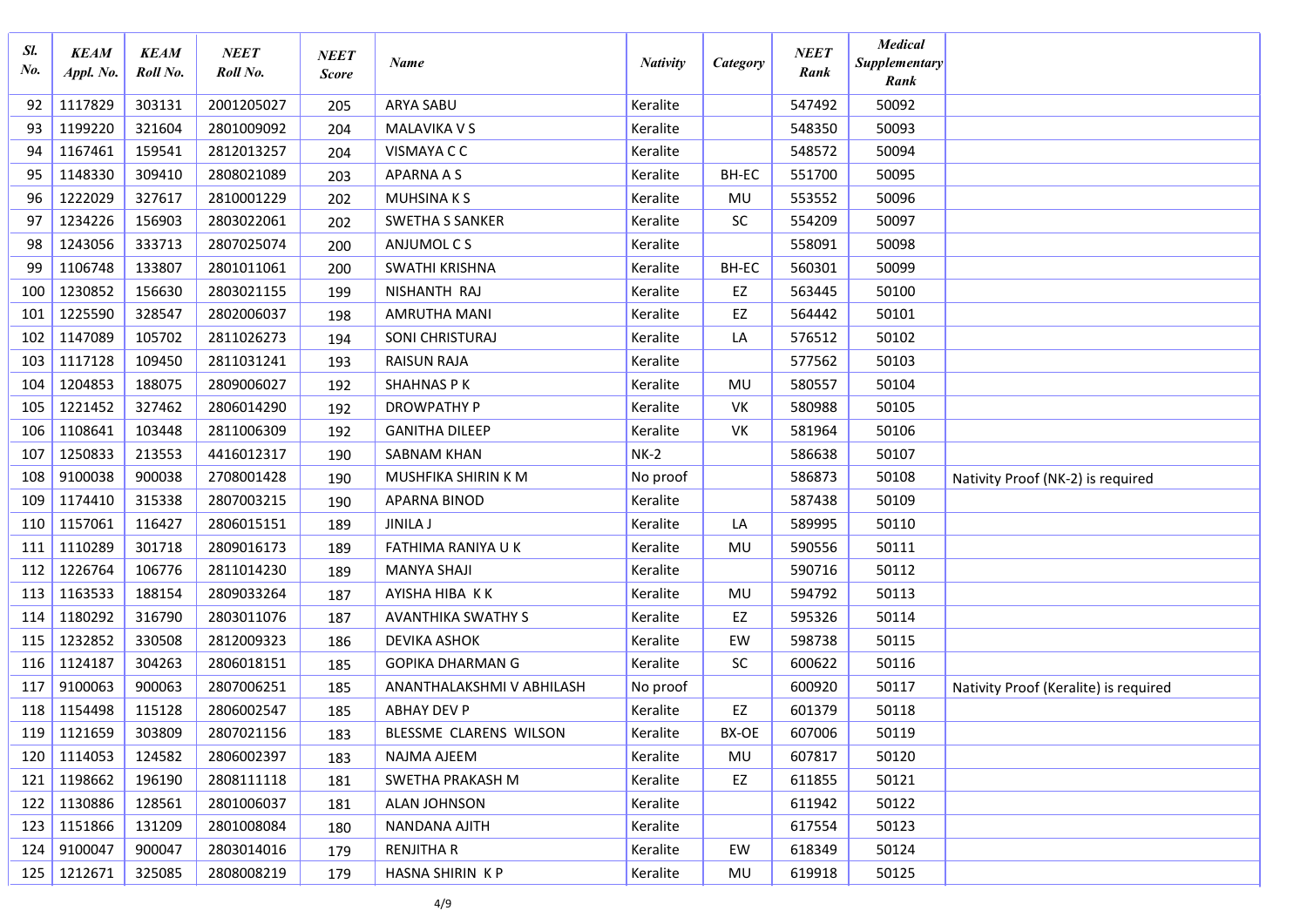| Sl.<br>No. | <b>KEAM</b><br>Appl. No. | <b>KEAM</b><br>Roll No. | <b>NEET</b><br>Roll No. | <b>NEET</b><br><b>Score</b> | Name                        | <b>Nativity</b> | Category  | <b>NEET</b><br>Rank | <b>Medical</b><br>Supplementary<br>Rank |                                       |
|------------|--------------------------|-------------------------|-------------------------|-----------------------------|-----------------------------|-----------------|-----------|---------------------|-----------------------------------------|---------------------------------------|
| 126        | 1164597                  | 111796                  | 2811006170              | 178                         | <b>SANDRA SUNIL</b>         | Keralite        | EW        | 621989              | 50126                                   |                                       |
| 127        | 9100033                  | 900033                  | 3118008243              | 175                         | SHAIKH NAAIRAH ADIYAN JAVED | $NK-2$          |           | 631540              | 50127                                   |                                       |
| 128        | 1125979                  | 101408                  | 2811002444              | 175                         | <b>HONEY SV</b>             | Keralite        | EZ        | 632550              | 50128                                   |                                       |
| 129        | 1221927                  | 206499                  | 2804018058              | 175                         | ANUGRAHA PU                 | Keralite        | EW        | 632590              | 50129                                   |                                       |
| 130        | 1219013                  | 180678                  | 2812011235              | 174                         | <b>NIHAL PK</b>             | Keralite        | MU        | 635992              | 50130                                   |                                       |
| 131        | 1146333                  | 134065                  | 2801002206              | 174                         | <b>AAKASH SUNIL</b>         | Keralite        | DV-OE     | 636610              | 50131                                   |                                       |
| 132        | 1218299                  | 137543                  | 2801006058              | 173                         | <b>ABHIJA P S</b>           | Keralite        | SC        | 639310              | 50132                                   |                                       |
| 133        | 1187182                  | 138829                  | 2807011100              | 172                         | <b>KARTHIKA JAYESH</b>      | Keralite        | EZ        | 642523              | 50133                                   |                                       |
| 134        | 1120946                  | 102789                  | 2811012279              | 171                         | PALLAVI B C                 | Keralite        |           | 644078              | 50134                                   |                                       |
| 135        | 1187474                  | 318668                  | 2805008137              | 171                         | <b>ANAGHA SURESH</b>        | Keralite        | BH        | 645665              | 50135                                   |                                       |
| 136        | 1119605                  | 164991                  | 2812025284              | 170                         | SREELAKSHMI V               | Keralite        |           | 649894              | 50136                                   |                                       |
| 137        | 1141425                  | 152770                  | 2803018116              | 169                         | <b>HIMAPRIYA M</b>          | Keralite        |           | 652833              | 50137                                   |                                       |
| 138        | 9100037                  | 900037                  | 1502220464              | 169                         | <b>ALISHA KHALILY</b>       | No proof        |           | 652869              | 50138                                   | Nativity Proof (NK-2) is required     |
| 139        | 1107709                  | 168989                  | 2810005035              | 168                         | <b>SUBITH S</b>             | Keralite        | EZ        | 653435              | 50139                                   |                                       |
| 140        | 1228607                  | 197420                  | 2808117147              | 168                         | ANGELEENA ELIZABETH JILS    | Keralite        |           | 653476              | 50140                                   |                                       |
| 141        | 9100004                  | 900004                  | 2901001029              | 168                         | <b>FATHIMA RUSHDA C G</b>   | No proof        |           | 655127              | 50141                                   | Nativity Proof (NK-2) is required     |
| 142        | 1124595                  | 112476                  | 2811008431              | 168                         | AYISHA MUHAMMAD             | Keralite        | MU        | 655142              | 50142                                   |                                       |
| 143        | 1162740                  | 131569                  | 2801026123              | 166                         | LIYA JOSEPH                 | Keralite        |           | 661210              | 50143                                   |                                       |
| 144        | 1103540                  | 125788                  | 2806025328              | 166                         | MUHAMMED JAZEEM             | Keralite        | MU        | 662293              | 50144                                   |                                       |
| 145        | 1229141                  | 152562                  | 2803021233              | 166                         | <b>AGINA MARIYA</b>         | Keralite        | LA        | 662770              | 50145                                   |                                       |
| 146        | 1232640                  | 330449                  | 2804011084              | 164                         | NANDA NATH V                | Keralite        | SC        | 667671              | 50146                                   |                                       |
| 147        | 1115073                  | 302586                  | 2801018820              | 162                         | ALFIYA IQBAL                | Keralite        | MU        | 674504              | 50147                                   |                                       |
| 148        | 9100022                  | 900022                  | 2810016057              | 161                         | AALAP SAGAR K               | No proof        |           | 677066              | 50148                                   | Nativity Proof (Keralite) is required |
| 149        | 1162855                  | 312660                  | 2807028110              | 161                         | <b>VINAYA SASI</b>          | Keralite        | <b>SC</b> | 677637              | 50149                                   |                                       |
| 150        | 1229836                  | 168336                  | 2812024108              | 161                         | THEERTHA VIJAYACHANDRAN     | Keralite        | EZ        | 679359              | 50150                                   |                                       |
| 151        | 1109075                  | 160151                  | 2812015293              | 160                         | SHIMNA SHIRIN               | Keralite        | MU        | 681063              | 50151                                   |                                       |
| 152        | 1122199                  | 104300                  | 2811035020              | 160                         | ATHIRA V M                  | Keralite        | BH-EC     | 681553              | 50152                                   |                                       |
|            | 153 1102515              | 203045                  | 2804008062              | 160                         | SHANA OV                    | Keralite        | MU        | 682229              | 50153                                   |                                       |
| 154        | 1196525                  | 320977                  | 2805001209              | 160                         | NIYUKTHA ANILKUMAR V        | Keralite        | EZ        | 682444              | 50154                                   |                                       |
| 155        | 1150906                  | 148529                  | 2803008039              | 159                         | <b>AGNES SONU</b>           | Keralite        | LA        | 687342              | 50155                                   |                                       |
| 156        | 1163078                  | 312708                  | 1502128271              | 158                         | KUMARI NANDANI              | $NK-2$          |           | 688502              | 50156                                   |                                       |
| 157        | 1223201                  | 162650                  | 2812026139              | 158                         | <b>SUSMI K SUNDHAR</b>      | Keralite        | SC        | 688944              | 50157                                   |                                       |
| 158        | 1112203                  | 132615                  | 2807014065              | 157                         | CHRISEL MELISSA THOMAS      | Keralite        |           | 692037              | 50158                                   |                                       |
| 159        | 1108059                  | 202091                  | 2804008309              | 157                         | ARYANANDA K S               | Keralite        | EZ        | 692932              | 50159                                   |                                       |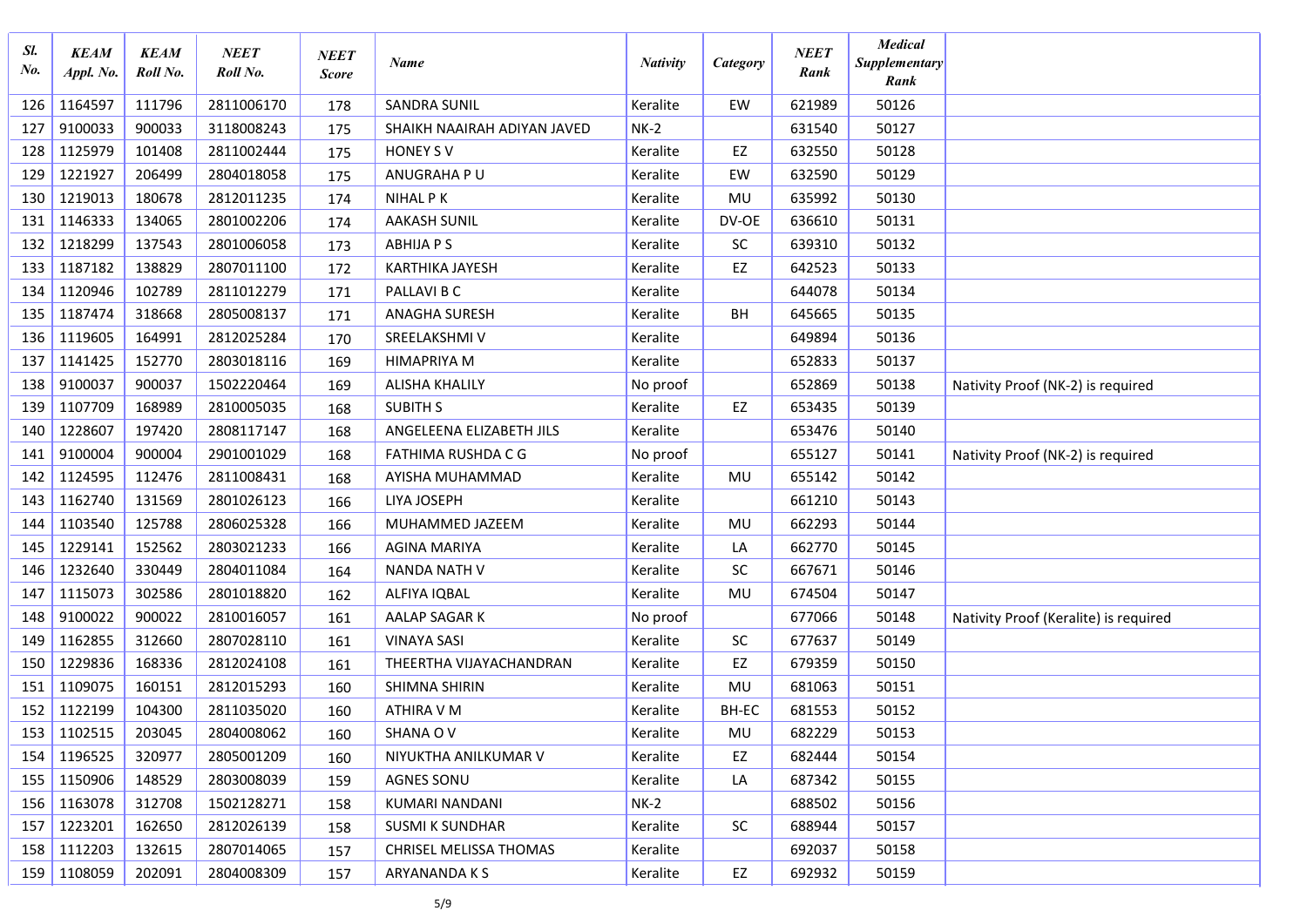| Sl.<br>No. | <b>KEAM</b><br>Appl. No. | <b>KEAM</b><br>Roll No. | NEET<br>Roll No. | <b>NEET</b><br><b>Score</b> | Name                      | <b>Nativity</b> | Category  | <b>NEET</b><br>Rank | <b>Medical</b><br><b>Supplementary</b><br>Rank |                                       |
|------------|--------------------------|-------------------------|------------------|-----------------------------|---------------------------|-----------------|-----------|---------------------|------------------------------------------------|---------------------------------------|
| 160        | 1159046                  | 137179                  | 2801028169       | 157                         | FATHIMATH SALMA S         | Keralite        | MU        | 693016              | 50160                                          |                                       |
| 161        | 1102577                  | 151226                  | 2803006136       | 155                         | APARNA M A                | Keralite        | <b>SC</b> | 698654              | 50161                                          |                                       |
| 162        | 1235300                  | 331253                  | 2806025458       | 155                         | SHAJINA SHAHUL HAMEED     | Keralite        | MU        | 699803              | 50162                                          |                                       |
| 163        | 9100059                  | 900059                  | 2803020204       | 154                         | <b>AKHINA NIBU</b>        | Keralite        |           | 703039              | 50163                                          |                                       |
| 164        | 1130758                  | 124247                  | 2806018231       | 154                         | SOOFIYA KHADAR            | Keralite        | MU        | 703783              | 50164                                          |                                       |
| 165        | 1247458                  | 114626                  | 2806006058       | 153                         | <b>SANIYA R</b>           | Keralite        | <b>SC</b> | 706921              | 50165                                          |                                       |
| 166        | 1133589                  | 145980                  | 2813001221       | 153                         | AJEEBA SULAIMAN           | Keralite        | MU        | 709144              | 50166                                          |                                       |
| 167        | 9100043                  | 900043                  | 2808006256       | 152                         | <b>HADIYAKP</b>           | No proof        | MU        | 709813              | 50167                                          | Nativity Proof (Keralite) is required |
| 168        | 1234414                  | 330990                  | 2810014203       | 152                         | <b>JIJISH K</b>           | Keralite        | <b>SC</b> | 711668              | 50168                                          |                                       |
| 169        | 9100003                  | 900003                  | 2812014270       | 151                         | SARATHCHANDRAN            | Keralite        |           | 713480              | 50169                                          |                                       |
| 170        | 1178259                  | 157330                  | 2803023093       | 151                         | NANDANA K A               | Keralite        | EZ        | 714404              | 50170                                          |                                       |
| 171        | 1198296                  | 144917                  | 2813003051       | 151                         | LAKSHMI RAMACHANDRAN      | Keralite        | EZ        | 714595              | 50171                                          |                                       |
| 172        | 1201770                  | 322241                  | 2811022111       | 150                         | <b>ADITHYA S S</b>        | Keralite        |           | 719668              | 50172                                          |                                       |
| 173        | 1128032                  | 112872                  | 2811024091       | 150                         | <b>ATHIRA S S</b>         | Keralite        |           | 719976              | 50173                                          |                                       |
| 174        | 1152263                  | 103864                  | 2811001244       | 149                         | <b>ARCHA S B</b>          | Keralite        |           | 724715              | 50174                                          |                                       |
| 175        | 1216067                  | 189442                  | 2808004309       | 148                         | ATHULYA P                 | Keralite        | <b>SC</b> | 725528              | 50175                                          |                                       |
| 176        | 9100030                  | 900030                  | 2809001436       | 148                         | <b>FARSHIDHAK</b>         | Keralite        |           | 727652              | 50176                                          |                                       |
| 177        | 1212650                  | 114033                  | 2811008275       | 147                         | <b>MUHSINAS</b>           | Keralite        | MU        | 732170              | 50177                                          |                                       |
| 178        | 1129884                  | 305375                  | 2812026051       | 146                         | <b>AMJITH SARAN</b>       | Keralite        | EZ        | 733299              | 50178                                          |                                       |
| 179        | 9100027                  | 900027                  | 2808104355       | 145                         | <b>FATHIMA SANA</b>       | Keralite        |           | 739411              | 50179                                          |                                       |
| 180        | 1108246                  | 115350                  | 2806018117       | 145                         | ESHA FATHIMA N            | Keralite        | MU        | 740045              | 50180                                          |                                       |
| 181        | 1215914                  | 325923                  | 2811015224       | 145                         | <b>AMALA BINOY</b>        | Keralite        | LA        | 740260              | 50181                                          |                                       |
| 182        | 1129537                  | 305301                  | 2801011011       | 144                         | SISIRA SANKAR             | Keralite        |           | 741974              | 50182                                          |                                       |
| 183        | 1185926                  | 108105                  | 2811028065       | 144                         | SOJA <sub>S</sub>         | Keralite        | BH-EC     | 743916              | 50183                                          |                                       |
| 184        | 1130822                  | 155370                  | 2802003211       | 144                         | SIDHARTH M A              | Keralite        | SC        | 745194              | 50184                                          |                                       |
| 185        | 1200531                  | 109546                  | 2811033145       | 143                         | <b>GOURIAS</b>            | Keralite        | EZ        | 747585              | 50185                                          |                                       |
| 186        | 1178787                  | 117176                  | 2806029131       | 143                         | ANUPAMA RAJ               | Keralite        | DV-OE     | 747634              | 50186                                          |                                       |
| 187        | 1116853                  | 129244                  | 2806022084       | 143                         | <b>BRINE SHINE MANUEL</b> | Keralite        |           | 748756              | 50187                                          |                                       |
| 188        | 1163961                  | 165542                  | 2812016086       | 143                         | ANN MARIYA SHAJI          | Keralite        | <b>ST</b> | 749240              | 50188                                          |                                       |
| 189        | 1175434                  | 101764                  | 2811008323       | 142                         | ARYA A J                  | Keralite        | BH        | 750882              | 50189                                          |                                       |
| 190        | 1129310                  | 112718                  | 2811011150       | 142                         | <b>RAHUL A</b>            | Keralite        | BH-EC     | 751577              | 50190                                          |                                       |
| 191        | 1117189                  | 145187                  | 2813002404       | 142                         | RESHMI RAJ                | Keralite        | <b>ST</b> | 752429              | 50191                                          |                                       |
| 192        | 1153756                  | 310596                  | 2805003119       | 142                         | DARSHANA MOHAN            | Keralite        | <b>ST</b> | 753015              | 50192                                          |                                       |
|            | 193 1141478              | 164147                  | 2812010107       | 141                         | ARUNDHATHI G              | Keralite        |           | 754253              | 50193                                          |                                       |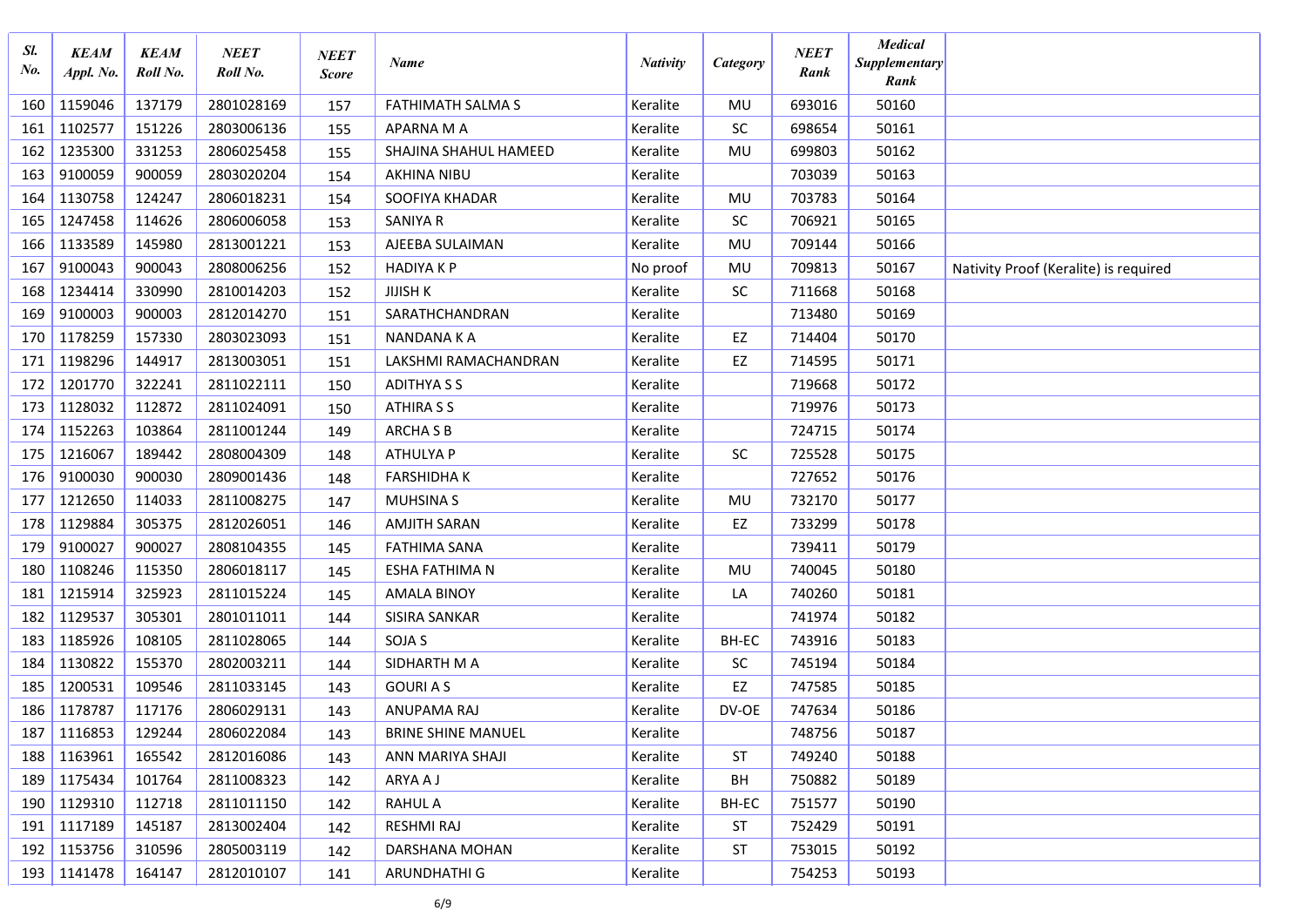| Sl.<br>No. | <b>KEAM</b><br>Appl. No. | <b>KEAM</b><br>Roll No. | NEET<br>Roll No. | <b>NEET</b><br><b>Score</b> | Name                     | <b>Nativity</b> | Category  | <b>NEET</b><br>Rank | <b>Medical</b><br>Supplementary<br>Rank |                                       |
|------------|--------------------------|-------------------------|------------------|-----------------------------|--------------------------|-----------------|-----------|---------------------|-----------------------------------------|---------------------------------------|
| 194        | 1144693                  | 112921                  | 2811030173       | 141                         | <b>ANAKHA A R</b>        | Keralite        |           | 756478              | 50194                                   |                                       |
| 195        | 1195475                  | 116041                  | 2806010210       | 140                         | <b>AMRUTHA S</b>         | Keralite        | EZ        | 758267              | 50195                                   |                                       |
| 196        | 9100016                  | 900016                  | 2812006163       | 140                         | JESSY V J                | Keralite        | DV-OE     | 758973              | 50196                                   |                                       |
| 197        | 1183115                  | 173740                  | 2810002415       | 139                         | <b>NOURIN A N</b>        | Keralite        | MU        | 763204              | 50197                                   |                                       |
| 198        | 1217064                  | 104579                  | 2811012208       | 139                         | ARUNDHATHI PANICKER      | Keralite        | BH        | 764804              | 50198                                   |                                       |
| 199        | 1140017                  | 307531                  | 2805001329       | 138                         | <b>KRISHNA PRIYA B R</b> | Keralite        | <b>ST</b> | 767523              | 50199                                   |                                       |
| 200        | 1179012                  | 126911                  | 2806007111       | 138                         | <b>ANAGHA ANIL</b>       | Keralite        | EZ        | 769026              | 50200                                   |                                       |
| 201        | 1131420                  | 136555                  | 2801027005       | 137                         | <b>ARUNIMAS</b>          | Keralite        |           | 772441              | 50201                                   |                                       |
| 202        | 9100045                  | 900045                  | 2809035239       | 137                         | FATHIMA FAHISA JASMIN    | No proof        |           | 774574              | 50202                                   | Nativity Proof (Keralite) is required |
| 203        | 1132209                  | 111951                  | 2811002346       | 136                         | APARNA G RAJ             | Keralite        |           | 776820              | 50203                                   |                                       |
| 204        | 9100023                  | 900023                  | 2809016294       | 136                         | NANDANA PRAMOD           | Keralite        |           | 776931              | 50204                                   |                                       |
| 205        | 9100034                  | 900034                  | 2809015189       | 136                         | NOORA MADEENA K V        | Keralite        |           | 776960              | 50205                                   |                                       |
| 206        | 1117500                  | 145494                  | 2813002088       | 136                         | <b>ATHUL THOMAS</b>      | Keralite        | BX-OE     | 777487              | 50206                                   |                                       |
| 207        | 1156198                  | 205963                  | 2804029033       | 136                         | ARUNIMA N V              | Keralite        | BH-EC     | 778012              | 50207                                   |                                       |
| 208        | 1203694                  | 187981                  | 2809013059       | 135                         | <b>SINAN KAPPIL</b>      | Keralite        | MU        | 782539              | 50208                                   |                                       |
| 209        | 1256815                  | 338005                  | 2801031290       | 135                         | SANKARAN NAMPOOTHIRI H   | Keralite        |           | 784204              | 50209                                   |                                       |
| 210        | 1232185                  | 330331                  | 2801018204       | 134                         | CHINCHU VISWAMBHARAN     | Keralite        | SC        | 785607              | 50210                                   |                                       |
| 211        | 9100062                  | 900062                  | 2809002202       | 133                         | SANGHEETHA S             | Keralite        | EW        | 789504              | 50211                                   |                                       |
| 212        | 9100017                  | 900017                  | 2813004338       | 133                         | DONA DOMINIC             | Keralite        | <b>ST</b> | 789678              | 50212                                   |                                       |
| 213        | 1195578                  | 138421                  | 2801010191       | 133                         | <b>NIBY SAJI</b>         | Keralite        | EW        | 790412              | 50213                                   |                                       |
| 214        | 1181755                  | 192224                  | 2808019196       | 132                         | ANAMIKA HARSHAN C        | Keralite        | BH-EC     | 796788              | 50214                                   |                                       |
| 215        | 1170433                  | 155912                  | 2803007118       | 131                         | <b>KEERTHANA BIJU</b>    | Keralite        | EZ        | 798330              | 50215                                   |                                       |
| 216        | 1188304                  | 196183                  | 2808013211       | 131                         | <b>NANDA K AJITH</b>     | Keralite        | BH-EC     | 800171              | 50216                                   |                                       |
| 217        | 1104420                  | 130297                  | 2801013047       | 131                         | ANJANA A                 | Keralite        | EZ        | 800850              | 50217                                   |                                       |
| 218        | 1166022                  | 116996                  | 2806013286       | 131                         | <b>DIVYA R</b>           | Keralite        |           | 801053              | 50218                                   |                                       |
| 219        | 1119031                  | 116289                  | 2806023129       | 130                         | <b>RESHMA KRISHNAN</b>   | Keralite        | EW        | 802557              | 50219                                   |                                       |
| 220        | 1211746                  | 324822                  | 2805005234       | 130                         | AJISHA                   | Keralite        | EZ        | 803282              | 50220                                   |                                       |
| 221        | 1229104                  | 329496                  | 2807013268       | 130                         | AKSA KURIAKOSE           | Keralite        |           | 805254              | 50221                                   |                                       |
| 222        | 1217701                  | 188914                  | 2808106243       | 129                         | <b>NUHA ELLIAS</b>       | Keralite        | MU        | 808437              | 50222                                   |                                       |
| 223        | 1131137                  | 108846                  | 2811001672       | 128                         | PARVATHY S NAIR          | Keralite        |           | 814353              | 50223                                   |                                       |
| 224        | 1229232                  | 124387                  | 2806009198       | 127                         | VIDYA M                  | Keralite        | <b>SC</b> | 817144              | 50224                                   |                                       |
| 225        | 1248328                  | 335212                  | 2812003505       | 127                         | ILLYASIA                 | Keralite        |           | 818920              | 50225                                   |                                       |
| 226        | 1241458                  | 169589                  | 2810013214       | 126                         | NAYANA KRISHNADAS        | Keralite        | VK        | 821699              | 50226                                   |                                       |
| 227        | 1231825                  | 115675                  | 2806027171       | 125                         | MUHSINA MUJEEB           | Keralite        | MU        | 826245              | 50227                                   |                                       |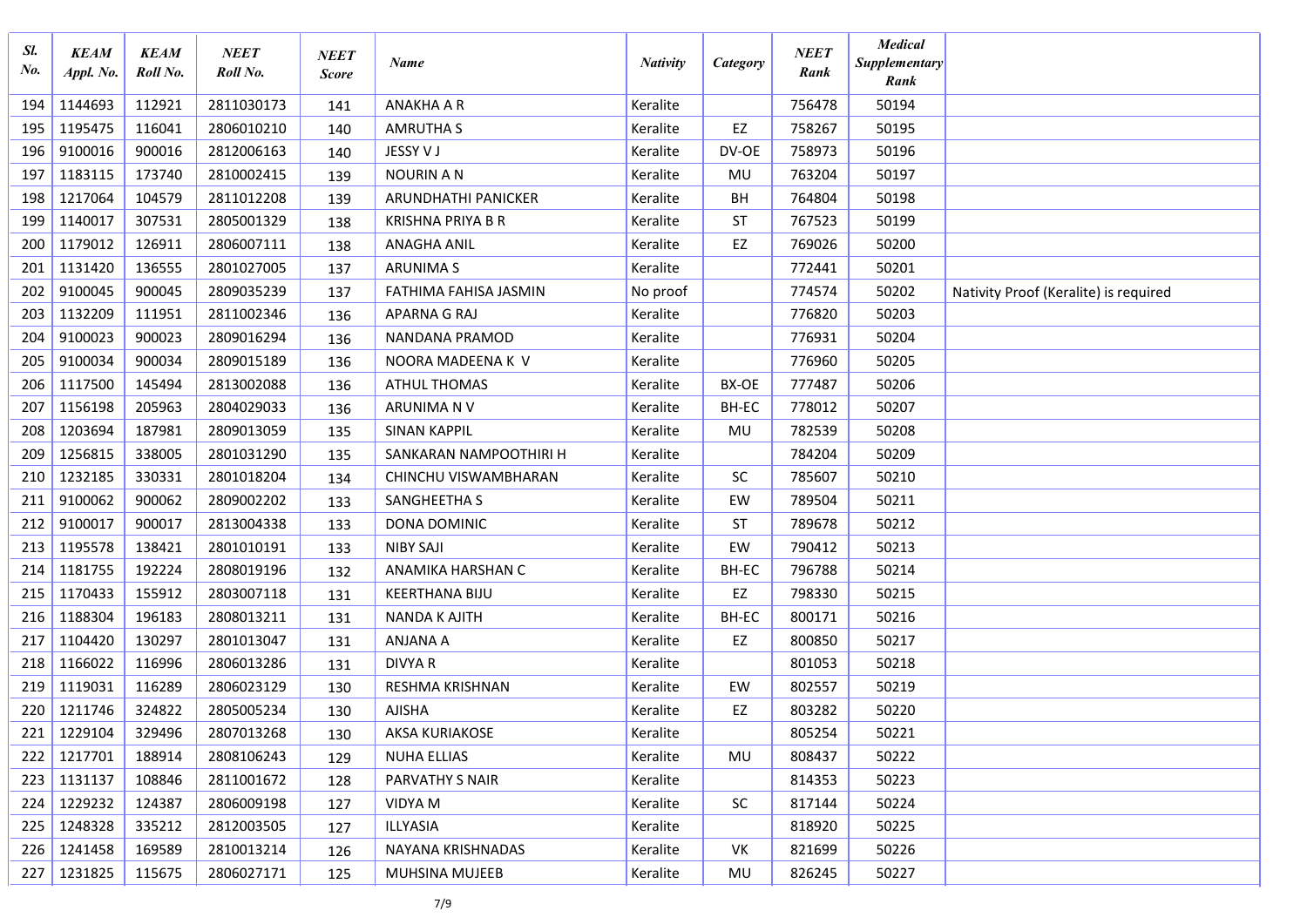| Sl.<br>No. | <b>KEAM</b><br>Appl. No. | <b>KEAM</b><br>Roll No. | NEET<br>Roll No. | <b>NEET</b><br><b>Score</b> | Name                     | <b>Nativity</b> | <b>Category</b> | <b>NEET</b><br>Rank | <b>Medical</b><br>Supplementary<br>Rank |  |
|------------|--------------------------|-------------------------|------------------|-----------------------------|--------------------------|-----------------|-----------------|---------------------|-----------------------------------------|--|
| 228        | 1134341                  | 111945                  | 2811009398       | 125                         | ANNA GIFTY JOSEPH        | Keralite        | LA              | 829044              | 50228                                   |  |
| 229        | 1125155                  | 304464                  | 2803009046       | 125                         | <b>JIGGLE JINSHO</b>     | Keralite        |                 | 831255              | 50229                                   |  |
| 230        | 9100010                  | 900010                  | 2812015263       | 125                         | SHYMA FARISY P N         | Keralite        | MU              | 831552              | 50230                                   |  |
| 231        | 1109712                  | 123535                  | 2806006290       | 125                         | <b>MEGHA PRAKASH</b>     | Keralite        |                 | 831905              | 50231                                   |  |
| 232        | 1106311                  | 301027                  | 2813001136       | 125                         | <b>NEENUMOL K M</b>      | Keralite        | EW              | 832149              | 50232                                   |  |
| 233        | 1100017                  | 167144                  | 2812022064       | 125                         | VAISHAL V S              | $NK-1$          |                 | 832506              | 50233                                   |  |
| 234        | 1216095                  | 167409                  | 2812011035       | 124                         | <b>VAISHNAVI RAJESH</b>  | Keralite        |                 | 835345              | 50234                                   |  |
| 235        | 1132177                  | 305863                  | 2807026232       | 124                         | <b>TESSA JIMMI</b>       | Keralite        | EW              | 836753              | 50235                                   |  |
| 236        | 1189972                  | 205882                  | 2804001105       | 123                         | THEERTHA MANOHARAN       | Keralite        | <b>SC</b>       | 837805              | 50236                                   |  |
| 237        | 1105940                  | 191523                  | 2808007309       | 123                         | <b>UJJWEL P</b>          | Keralite        | EZ              | 839562              | 50237                                   |  |
| 238        | 1125916                  | 152659                  | 2803004403       | 122                         | <b>ROHITHAP</b>          | Keralite        | KU-OE           | 844742              | 50238                                   |  |
| 239        | 1223443                  | 167890                  | 2812017177       | 122                         | <b>TEREZA JAISON</b>     | Keralite        |                 | 845232              | 50239                                   |  |
| 240        | 1114516                  | 115442                  | 2806007368       | 120                         | AARIF MUHAMMAD T S       | Keralite        | MU              | 855510              | 50240                                   |  |
| 241        | 1214457                  | 325567                  | 2801006327       | 119                         | <b>ADITHI WILSON</b>     | Keralite        | <b>SC</b>       | 860237              | 50241                                   |  |
| 242        | 1179862                  | 316675                  | 2812025117       | 119                         | RAHNA FARDHEENA C P      | Keralite        | MU              | 861207              | 50242                                   |  |
| 243        | 1135374                  | 306522                  | 2803006233       | 118                         | ANAGHAKA                 | Keralite        | DV-OE           | 864763              | 50243                                   |  |
| 244        | 1135064                  | 100274                  | 2811019239       | 118                         | SIDDHINATH S             | Keralite        | EZ              | 867550              | 50244                                   |  |
| 245        | 1222754                  | 175825                  | 2809010254       | 117                         | <b>AKSHAYA P</b>         | Keralite        | EZ              | 868571              | 50245                                   |  |
| 246        | 1160620                  | 168255                  | 2812001432       | 117                         | AKSHARALAKSHMI V S       | Keralite        | EZ              | 872165              | 50246                                   |  |
| 247        | 1204190                  | 124036                  | 2806031235       | 116                         | AMAAN J MUHAMMED         | Keralite        | MU              | 875965              | 50247                                   |  |
| 248        | 1226810                  | 177744                  | 2809001308       | 115                         | SANAN AHAMMED V          | Keralite        | MU              | 883142              | 50249                                   |  |
| 249        | 1115783                  | 302728                  | 2806016001       | 115                         | <b>GEETHU MOHAN</b>      | Keralite        | VK              | 883425              | 50250                                   |  |
| 250        | 1240209                  | 134022                  | 2803011163       | 114                         | <b>ASWANIS</b>           | Keralite        | DV-OE           | 888912              | 50251                                   |  |
| 251        | 1200622                  | 321930                  | 2808014199       | 114                         | <b>NASHVA E</b>          | Keralite        | MU              | 890248              | 50252                                   |  |
| 252        | 1150934                  | 108530                  | 2811012202       | 113                         | <b>GEETHU S R</b>        | Keralite        | BH              | 892383              | 50253                                   |  |
| 253        | 1127446                  | 168580                  | 2812017033       | 113                         | <b>KRISHNANUNNI P P</b>  | Keralite        | EZ              | 895221              | 50254                                   |  |
| 254        | 1199850                  | 321759                  | 2806010415       | 112                         | <b>VIJAYALEKSHMI S S</b> | Keralite        | SC              | 898916              | 50255                                   |  |
| $255$      | 1194461                  | 171164                  | 2810013142       | 110                         | DIYAL BASITH             | Keralite        | MU              | 906890              | 50257                                   |  |
| 256        | 1207204                  | 104730                  | 2811035116       | 110                         | <b>KEERTHANA G M</b>     | Keralite        | BH              | 907719              | 50258                                   |  |
| 257        | 1255964                  | 337392                  | 2811008199       | 110                         | <b>REVATHY S RAJ</b>     | Keralite        | SC.             | 909667              | 50259                                   |  |
| 258        | 1121225                  | 303726                  | 2807011175       | 110                         | ATHULYAMOL K SASI        | Keralite        | SC.             | 913521              | 50260                                   |  |
| 259        | 1218641                  | 326634                  | 2811004104       | 109                         | NIVYA NATH V S           | Keralite        | SC.             | 914878              | 50261                                   |  |
| 260        | 1131288                  | 109804                  | 2811001800       | 109                         | ANUPAMA M                | Keralite        | SC.             | 915177              | 50262                                   |  |
| 261        | 1190623                  | 106622                  | 2811008470       | 109                         | ANNIE A S                | Keralite        | BX              | 915789              | 50263                                   |  |